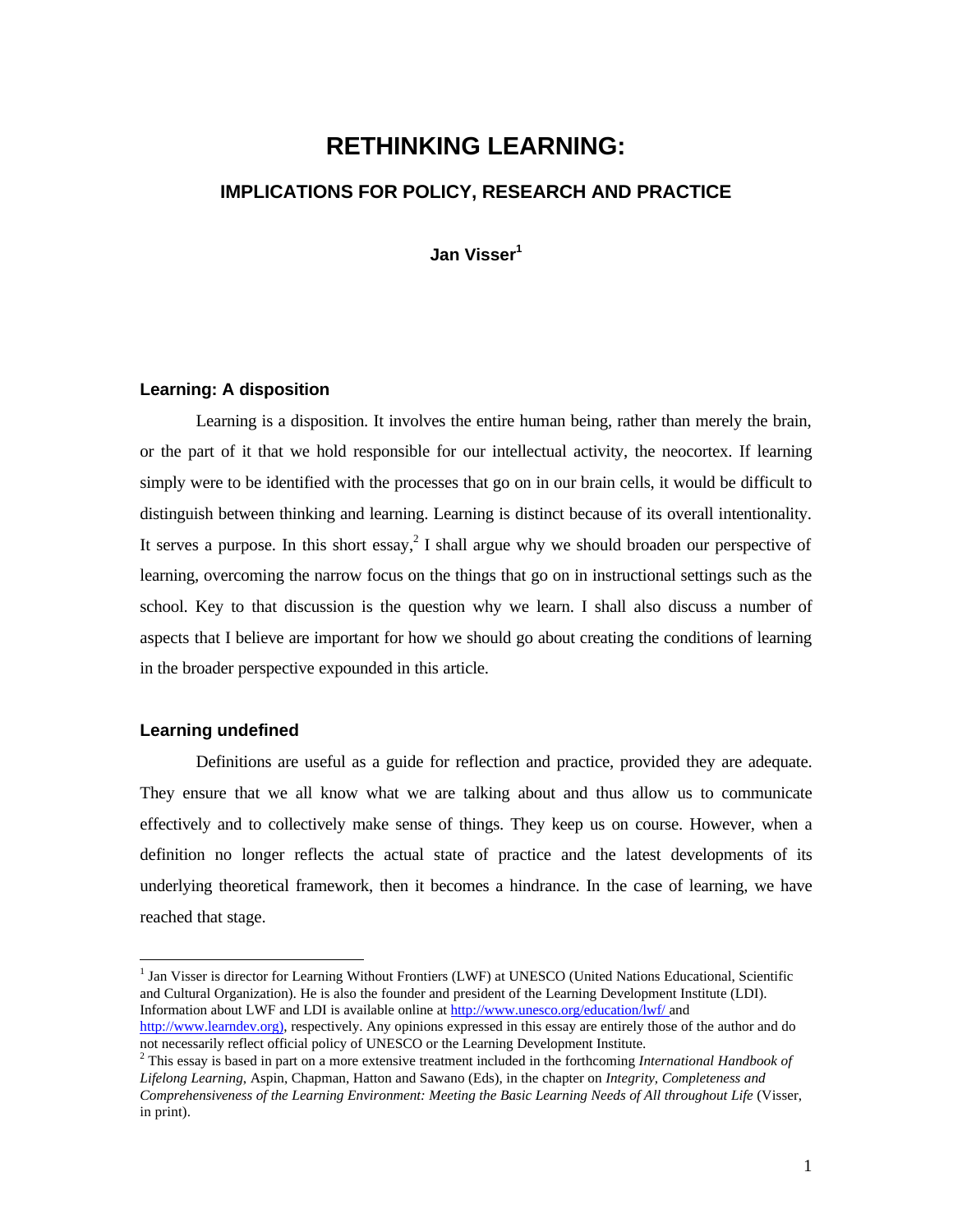Actually, learning was never very well defined.<sup>3</sup> Most people simply take the concept for granted, assuming that everyone knows what it means. Because of the prominent focus on instruction in policy documents and public discourse, learning is easily understood to be the result of instruction. No wonder then that most learning related research is in fact research of instructional processes and their efficiency and effectiveness.

Surprisingly though – or perhaps it is no surprise at all – when people are asked to identify their most profound learning experiences, those that have made a real impact on their lives, they often refer to events that were either totally unrelated, or at best only marginally related, to the instructional settings they have been part of. The Learning Development Institute (LDI), in collaboration with UNESCO's Learning Without Frontiers, recently embarked on a systematic effort to clarify the meaning of learning, among other ways by collecting people's learning stories. Approximately 25 participants in an international workshop on *In Search of the Meaning of Learning: A Social Process of Raising Questions and Creating Meanings* recounted what they felt were their most significant learning experiences. The stories they told are currently being produced in written form to be included in a 'learning stories page' on the LDI website.<sup>4</sup> Initial analysis of their content shows a rich variety of ways in which these learning experiences give direction to people's lives.

Even more impressive is the enormous variety of conditions that allows these experiences to develop. Clearly, no single setting can be held responsible for the development of learning in and among human beings. Instead, there is a rich tapestry of conditions – related for instance to the family environment, the school, the workplace, individuals who come to play a specifically significant role in other people's lives, the broadcast media, museums, libraries, the Internet, places of worship, and nature – that all work together and mutually reinforce each other to promote and facilitate the development of learning in a lifelong and life-wide perspective.

<u>.</u>

<sup>&</sup>lt;sup>3</sup> One explicit definition goes back to Hilgard (1948). It states that "learning is the process by which activity originates or is changed through training procedures…as distinguished from changes by factors not attributable to training" (p. 4). De Vaney and Butler (1996) underline this definition's influence on the behavioral school. It is only quite recently that this close linkage with instruction starts to disappear. Driscoll (2000, p. 11), for instance, stresses, with reference to her analysis of different learning theories, that "they do share some basic, definitional assumptions about learning. First, they refer to learning as a persisting change in human performance or performance potential." However, distinctly different from Hilgard's definition, she continues to say that "Second, to be considered learning, a change in performance or performance potential must come about as a result of the learner's experience and interaction with the world." This clearly places the idea of learning outside the individual learner.

<sup>&</sup>lt;sup>4</sup> See http://www.learndev.org/LearningStories.html. The Learning Stories Project is continuing beyond the limited scope of the workshop in which it started. Interested readers may want to contribute their stories by following the guidelines provided at the referred website.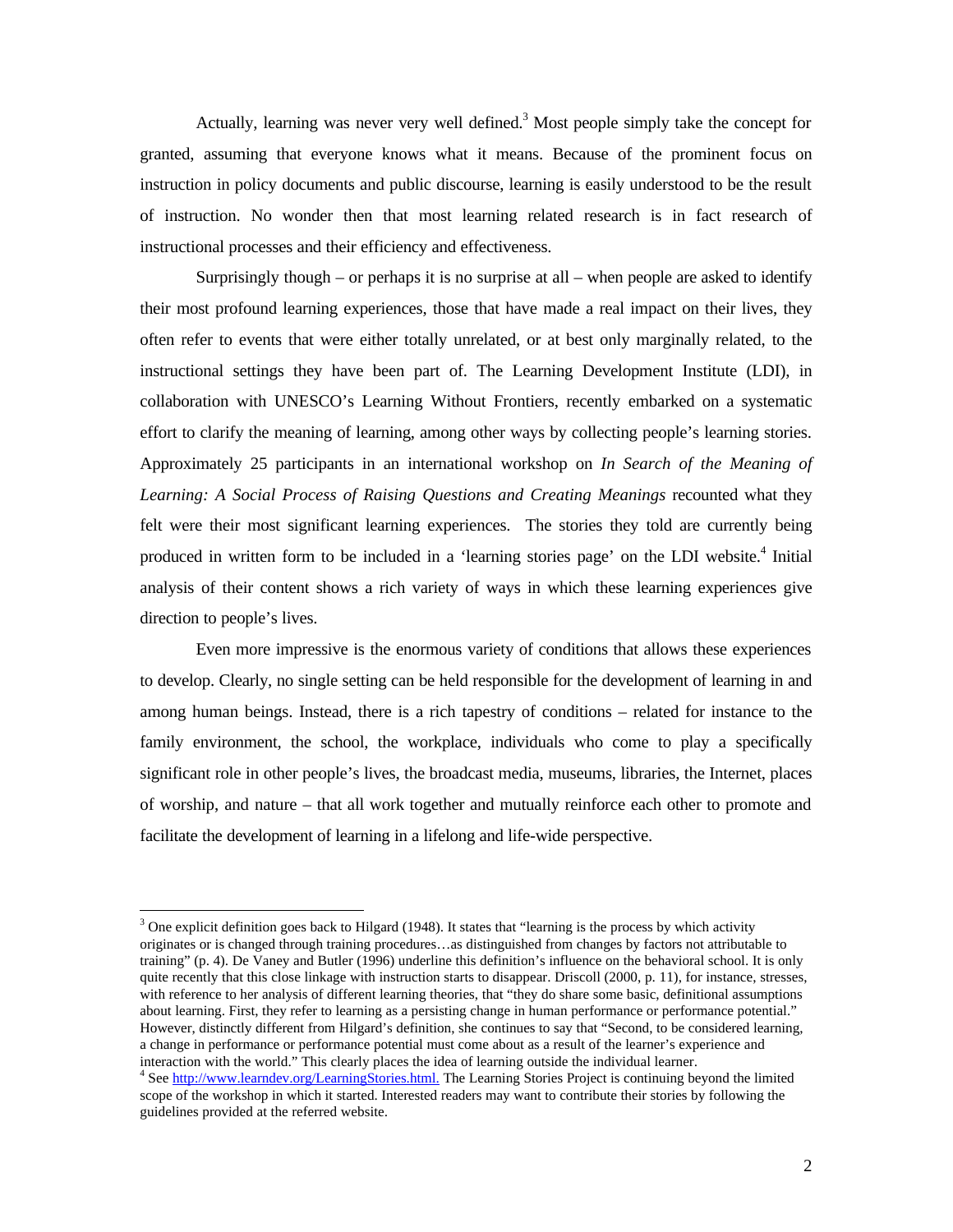The challenge then for anyone seriously interested in the evolution of a learning society, is in the first place to start seeing learning in the myriad ways it makes sense to ordinary people and, in the second place, to discover effective ways to nurture the rich variety of conditions necessary, rather than focusing on just one area of concern, such as the school. In other words, we must undefine the learning concept and liberate it from the narrowness of interpretations that has hampered its full development.

#### **Why we learn and what it is to be learning**

Four things about learning are essential. In the interest of brevity, I present them here without the thorough argumentation I have developed elsewhere. Interested readers are referred to the chapter by Visser (in print) in the forthcoming International Handbook of Lifelong Learning.

#### *Constructive interaction with change*

Human learning is a feature of our species that we may assume to have its roots in evolutionary history. If we, as a species, would live in an environment where everything would always stay the same, there would be no need to learn. We would be best off if we had been preprogrammed to suit, in the best way possible, the particular set of unchangeable circumstances that were ours for eternity. In fact, if such were the world, there would be no evolution and it is doubtful if the notion of 'life' would still apply to that world. The fact that life is what it is, thriving on diversity and continuous change, forces us to look upon our world and ourselves in a fundamentally different way. Things change all the time and so do we. We do not merely react to change, we also produce it. We are part of the ever-changing universe ourselves. Our capacity to interact *constructively* with change is key to what we may consider the ultimate wisdom of nature. To make it possible to interact constructively with change, we are equipped with the ability to learn.

We are not alone in our ability to learn. All forms of life are characterized by some sort of learning ability. We see it most clearly in the other members of the order of mammals we pertain to ourselves, the primates. Life and learning can even be studied at the level of artificial structures. The development of computer science has much contributed to this field. Thus, artificial life and artificial intelligence have become objects of serious scientific investigation.

What is particularly *human* about human learning is our ability to learn consciously. We reflect on our learning behavior, direct it to chosen purposes, decide what to learn, what not to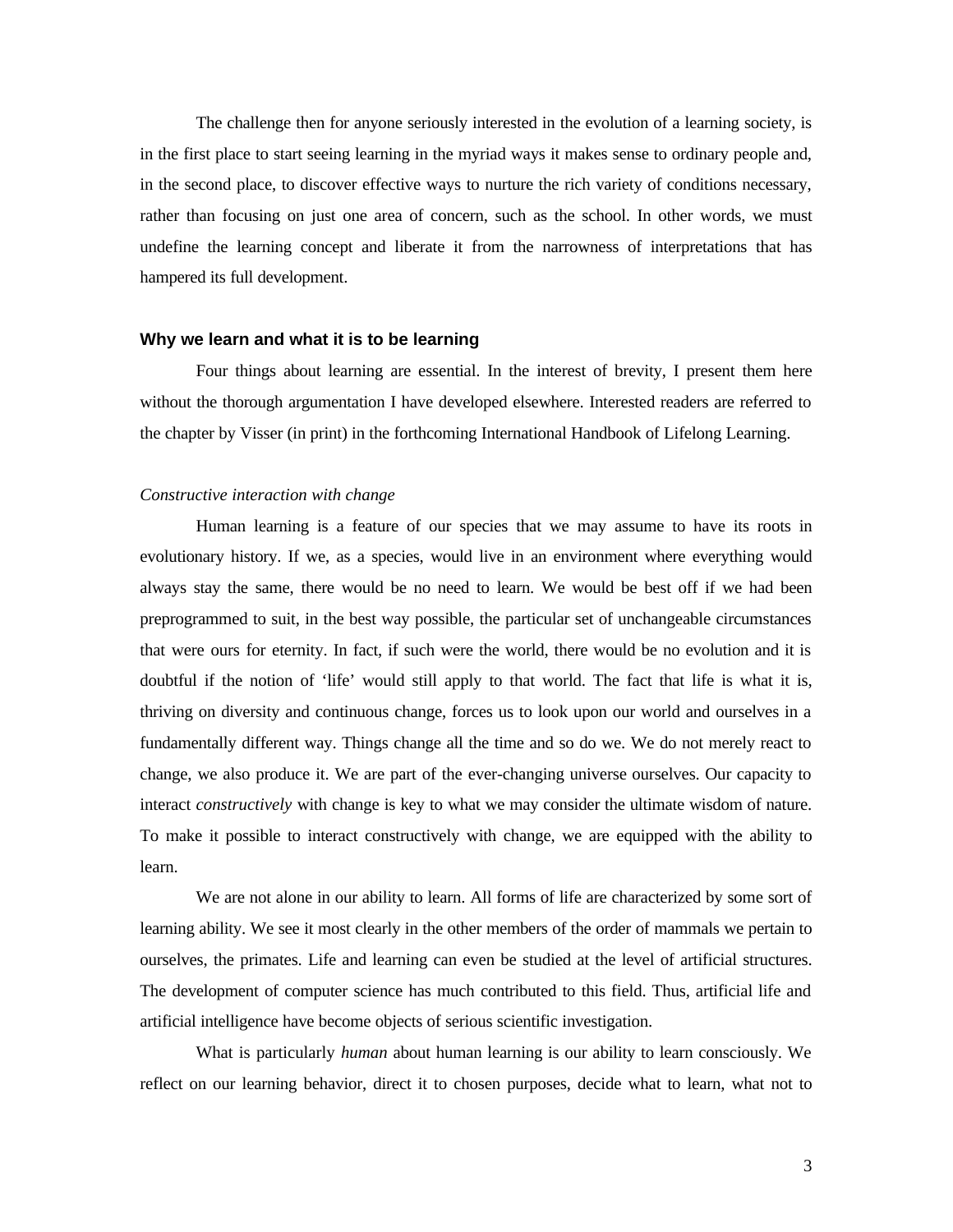learn and what to unlearn. We are also able to enhance our capacity to learn and decide that it is important to do so. Moreover, we take charge of the learning environment that surrounds us and thus influence the learning opportunities of other people. Not always do we recognize the full scope of our social responsibility for the learning environment at large. While it is quite common for societies to accept and develop their responsibility for school-based learning, sometimes to the extent of over-controlling it, other areas receive far less attention. For instance, the learning that results from people's interaction with the media environment often largely escapes serious social scrutiny and reflection. The under-appreciation in many of today's societies of the family environment as an important constituent of the larger learning environment is another example.

## *The dispositional nature of learning*

Learning is, as stated earlier, a *disposition*. As such it is both an attitude of openness, i.e. an *emotive disposition*, and a state of preparedness, i.e. a set of skills, a *meta-cognitive disposition*, an ability to learn. Agreement on this point is important for how we think about creating the conditions of learning in a society. It means that we must attend to the overall motivational context, such as the societal recognition and encouragement of learning and the aesthetic and moral sense attributed to learning, as much as to the more traditional focus on the various facilitating factors – often merely of an infrastructural nature – related to particular instructional settings.

#### *Learning at different levels of organizational complexity*

Learning pertains to both *individuals and social entities*. The latter term refers to collectives of human beings who share a common purpose. Such entities, or learning communities, may be small, like parents together with their children, a sports club, a chamber orchestra, a jazz band, a collective of people who have joined in the pursuit of a desired commercial or social objective. They may be larger as in the case of a school, an extended family, a tribe, a professional organization, the scientific community engaged in tackling a particular problem, a corporation or organization, a political party. Learning communities may even be as big as learning cities, multinational companies, the communities that span the globe bound together by a common faith or religious conviction, entire nations, partnerships among nations, and, ultimately, humanity at large. At all these different levels, learning is the key determinant for how we interact constructively with change. Here it is important to recognize the different levels of organizational complexity at which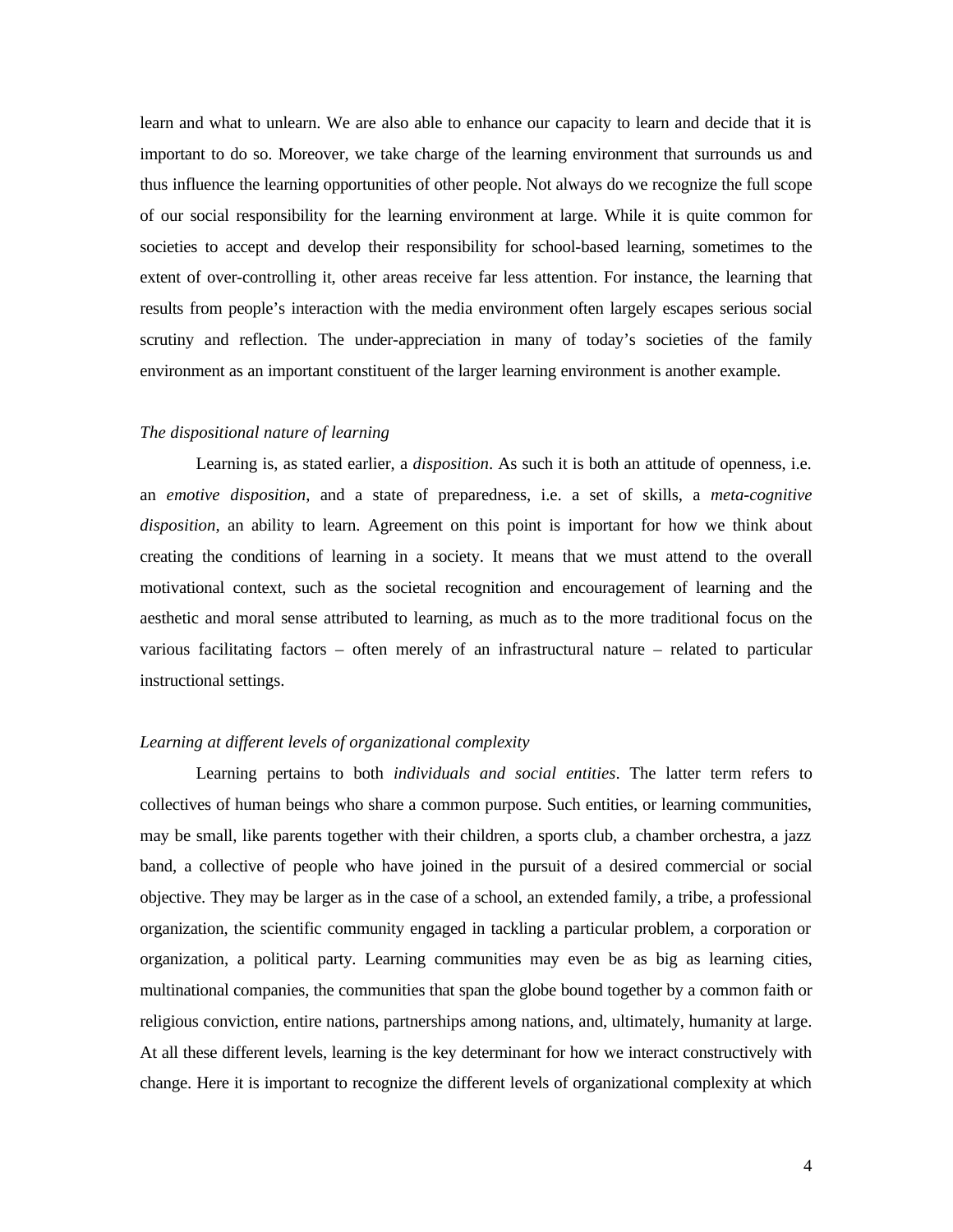learning takes place and to understand that the conditions that promote and facilitate learning at the social level are not the same as those for individual learning. It is particularly important to understand that the learning of a particular social entity cannot be interpreted as the sum of the learning behaviors of the various sub-entities or individuals that are part of it.

## *The dialogic nature of learning*

Learning is a *dialogic* activity. "Truth is not found inside the head of an individual person, it is born between people collectively searching for truth, in the process of their dialogic interaction," says Bakhtin (1984, p.110, cited in Shotter 1997). Our schools would dramatically improve if we became more serious about the dialogic nature of learning and would thus deemphasize the one-way communication processes that characterize so much of what goes on in school-like settings. Dialogue, however, is not restricted to the processes of communication that take place between individuals. The concept extends to what happens between and among the different social entities – learning communities – that reflect the rich variety of organizational complexity present in how we, as human beings, live, work and grow together. It makes sense, therefore, to think of learning as the defining dimension of a learning ecology: the co-evolutionary existence of humanity, conscious of itself and its place in the universe.

#### **The challenge of the learning society**

We live in a critical time. While change has always been with us, the past decades have marked a significant shift for two reasons. In the long-term perspective of evolution, we have reached the stage where we are getting confronted with the limits of our planet and its resources. We have managed to double the human population from three billion to six billion in less than 40 years, an extremely short time span considering the millions of years of hominid development it took to reach the first three billion. Constructive interaction with change, and thus learning, has all of a sudden become essential for the survival not only of us as a species but also for other life forms on the planet. On the other hand, we face the challenge that the rate at which change takes place is now faster than the period typically required for the leadership of one human generation to pass on to the next one (Pais, 1997). Typically, we must adapt to fundamental change within our lifespan. The traditional notion of learning as preparation for life has thus become obsolete. except in one sense: we must learn to learn and learn to unlearn.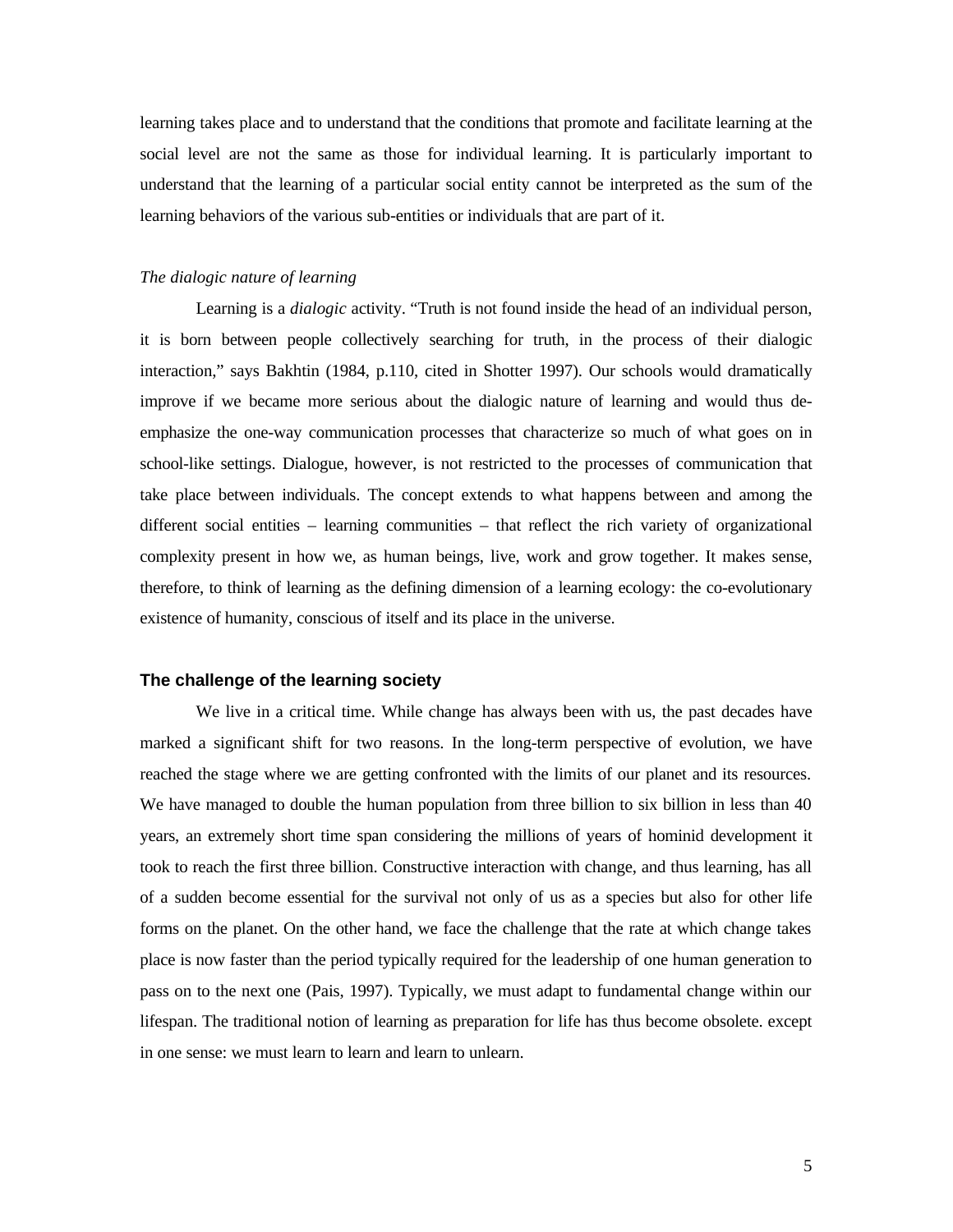Against this background, the challenge of the learning society is enormous. We are looking at problems of a magnitude humanity has never faced before. This is both a threat and an opportunity. The threat is real. The opportunity is there to be taken.

## **Implications for policy, research and practice**

Facing the challenge outlined above requires stepping outside the boundaries of the regular educational research, planning and instructional development mindset. That mindset is based on the assumption that instruction is the main condition of learning, which, it assumes, can therefore be planned linearly. Stepping outside that mindset means recognizing the staggering complexity of the learning landscape and assigning overall priority to the organic integration among the different pieces of the learning ecology over and above the concern with individual elements, such as the school system. Below follows a brief, non-exhaustive, list of recommendations.<sup>5</sup>

Policy, research and practice must recognize in the above context what every good teacher and parent knows, namely that learning in different individuals is not the same. This simple fact militates against the notion of, for instance, factory-style schooling. It calls for design practices that are participatory and for the flexible distribution of the tasks to learn and to facilitate learning among the different actors in a structured learning setting, thus stepping outside of the conventional division between teachers and students.

In the same vein, it must be recognized that people (and social entities) learn best if multiple channels are open to them (see e.g. Anzalone, 1995), allowing learning via one channel to reinforce learning via another channel. This means stepping outside yet another traditional division, namely that between formal, non-formal and informal learning.

Educational research must expand its horizon and shift its emphasis from research of instructional processes to research of learning.

The societal responsibility to care for the learning environment as a whole, and not just the school system, calls for greater collaboration among different government ministries and other state organs, non-governmental entities, the private sector and civil society at large in matters of governance and policy. Creativeness is required in envisioning new ways and organizational modalities to shape such collaboration effectively. Societal responsibility for creating and maintaining the conditions of learning in this context must address the conditions of the motivation

 $\overline{a}$ 

 $<sup>5</sup>$  This issue is dealt with more completely and in a more detailed manner in Visser (in print).</sup>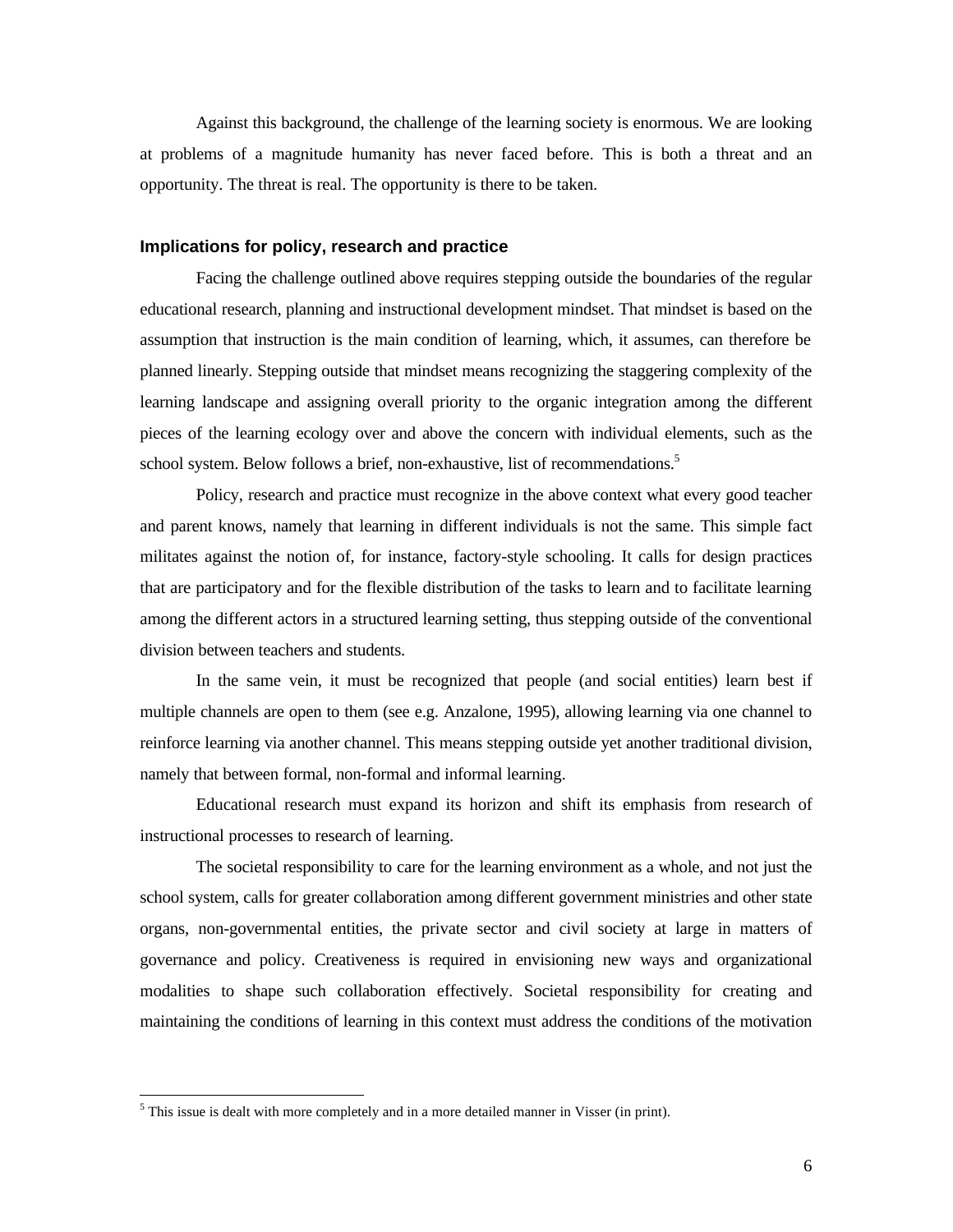and meta-cognitive preparation to learn in addition to the traditional focus on the instructional processes.

A selection must be made of significant and relevant portions of the learning ecology between which bridges can be built as a first step towards promoting organic integration of the learning environment. An initial choice could for instance focus on the school, the family and the world of work. From thereon one can start expanding. Initial choices will be context sensitive and no standard pattern can be followed. An important criterion for selection is the extent to which these component learning environments can be made to talk to each other. It makes sense to explore the role technologies can play in building the bridges.

In societies in which, often as a consequence of their colonial past, a schism has grown between so-called indigenous knowledge and the kind of knowledge that tends to be emphasized in western-inspired formal learning systems, the existence of such a schism should be taken as an important challenge. Integrative practices should be encouraged and facilitated that lead to the enhancement of learning inspired by the rich multiple heritage to which citizens of such societies have access.

Linguistic and cultural diversity is a key condition for the continuous growth of humanity. Existing tendencies towards globalization are both an opportunity for and a threat to maintaining and further developing diversity. Choices in policy, research and practice must be oriented towards exploring the former and counteracting the latter.

The school, against the backdrop of the above recommendations, is in for a big overhaul. I recommend that a review of the school focus on the overall concern how the school can be moved out of its state of social isolation and be transformed into an integrated component of the backbone structure of the learning society. An important related concern should be to turn the school into a place where people partake in a process of co-developing and maintaining attitudes, motivations and skills that allow them to be lifelong learners, with particular emphasis on the skills and practice of critical and creative thinking. Concerning the requirement to maintain and develop diversity, I recommend to explore the reshaped school environment as the place *par excellence* for fostering skills and appreciation for cultural diversity and multilingualism.

My final recommendation is a difficult one as it is less well a part of established discourse. Learning is premised on particular spatial and temporal frames of reference. Normally such spatial and temporal frames of reference are not made explicit. Nonetheless, the emphasis on learning as a consequence of instruction has resulted in a dominant pattern of looking at learning as something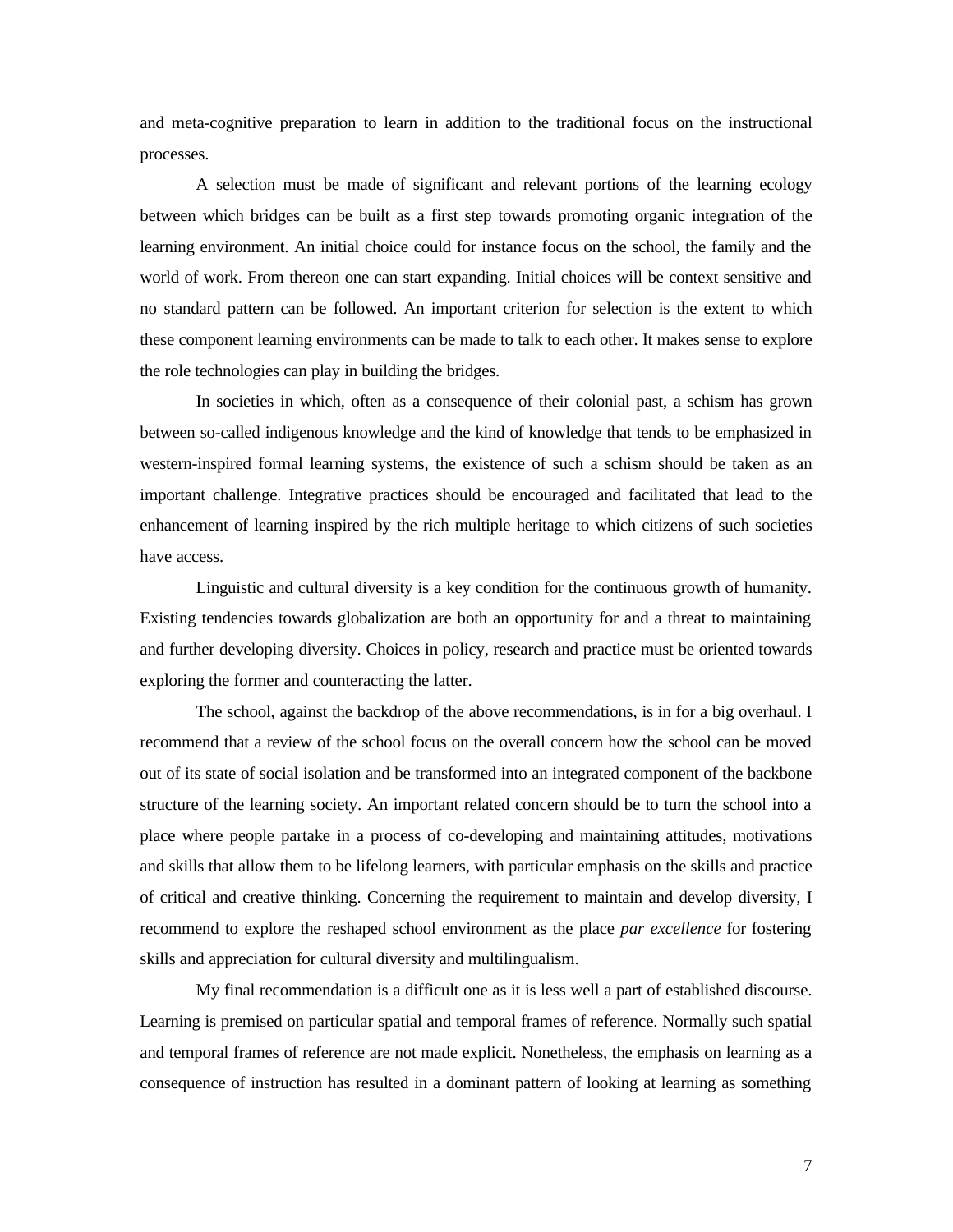that happens inside physical structures of particular minimum dimensions that presuppose learners to sit still and to be on the receiving end of a mostly one-way point-to-multipoint communication process. These physical structures precondition timeframes of learning that are typically those of the lesson (50 minutes); the school term (several months); yearly cycles of student achievement evaluation; and periods of several years, required as part of existing graduation practices. Many of the problems humankind faces relate to spatial and temporal frames of reference that are unrelated to those of the instructional processes. To deal adequately with such problems, there is an urgent need to refocus policy, research and practice to fostering learning processes premised on spatial and temporal frames of reference that go beyond the limitations indicated above. Particularly, they should explore architectural designs that focus on openness, the human body as a dynamic entity, and the human mind as spanning timeframes from the ephemeral to the evolutionary, geological and cosmological.

#### **References**

- Anzalone, S. (1995). The case for multichannel learning. In S. Anzalone (Ed.), *Multichannel learning: Connecting all to education*. Washington, DC: Education Development Center.
- Bakhtin, M. M. (1986). *Problems in Dostoevsky's poetics*, edited and translated by C. Emerson. Minneapolis, Minn: University of Minnesota Press.
- De Vaney, A. & Butler, R. P. (1996). Voices of the founders: Early discourses in educational technology. In D. H. Jonassen (Ed.), *Handbook of research for educational communications and technology*. New York, NY: Simon and Schuster Macmillan.
- Driscoll, M. P. (2000). *Psychology of learning for instruction*. Needham Heights, MA: Allyn & Bacon.
- Hilgard, E. R. (1948). *Unconscious processes and man's rationality*. Urbana, IL (as quoted in De Vaney and Butler, 1996).
- Pais, A. (1997). *A tale of two continents: A physicist's life in a turbulent world*. Princeton, NJ: Princeton University Press.